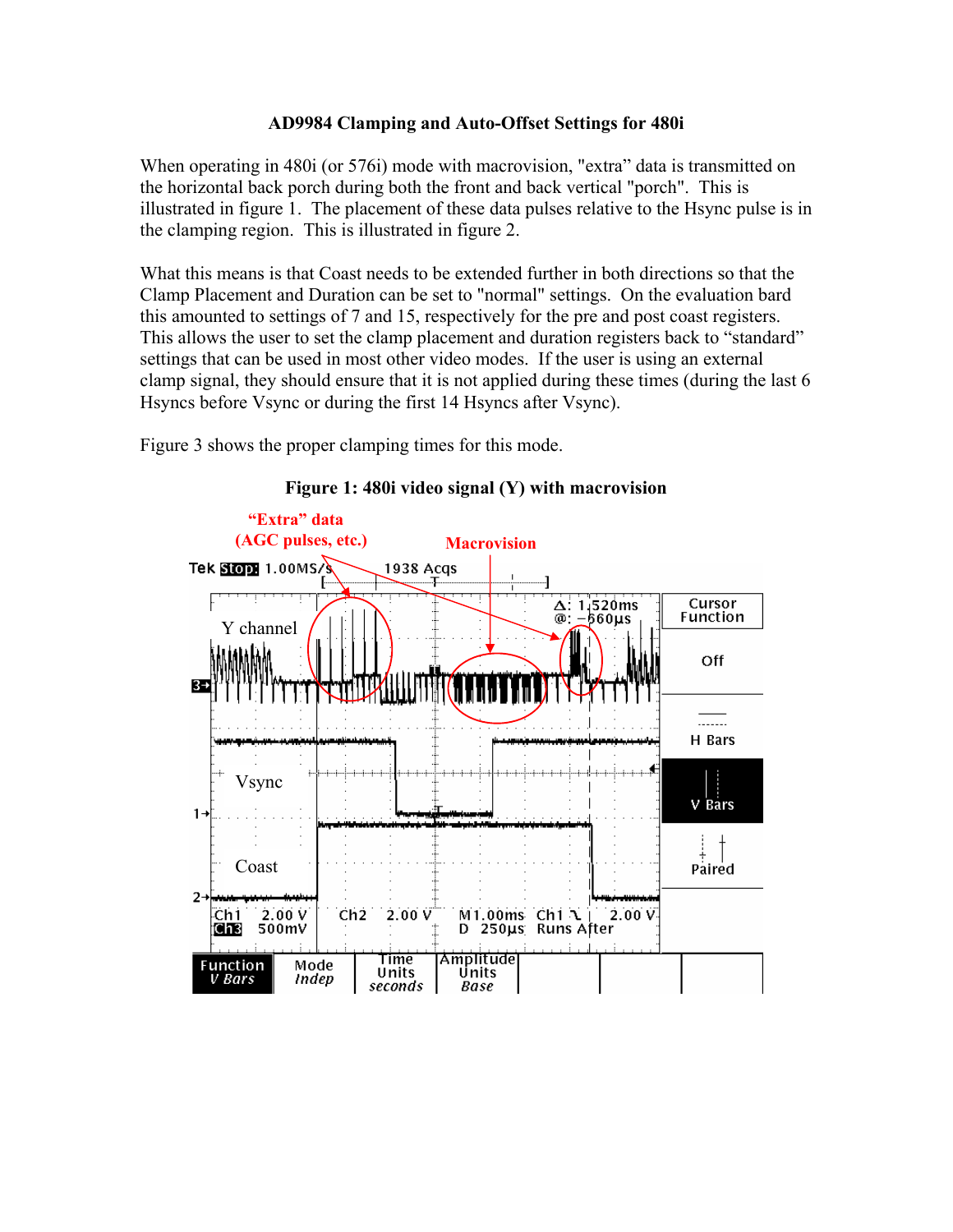

**Figure 2: Clamping region relative to "extra" pulses**